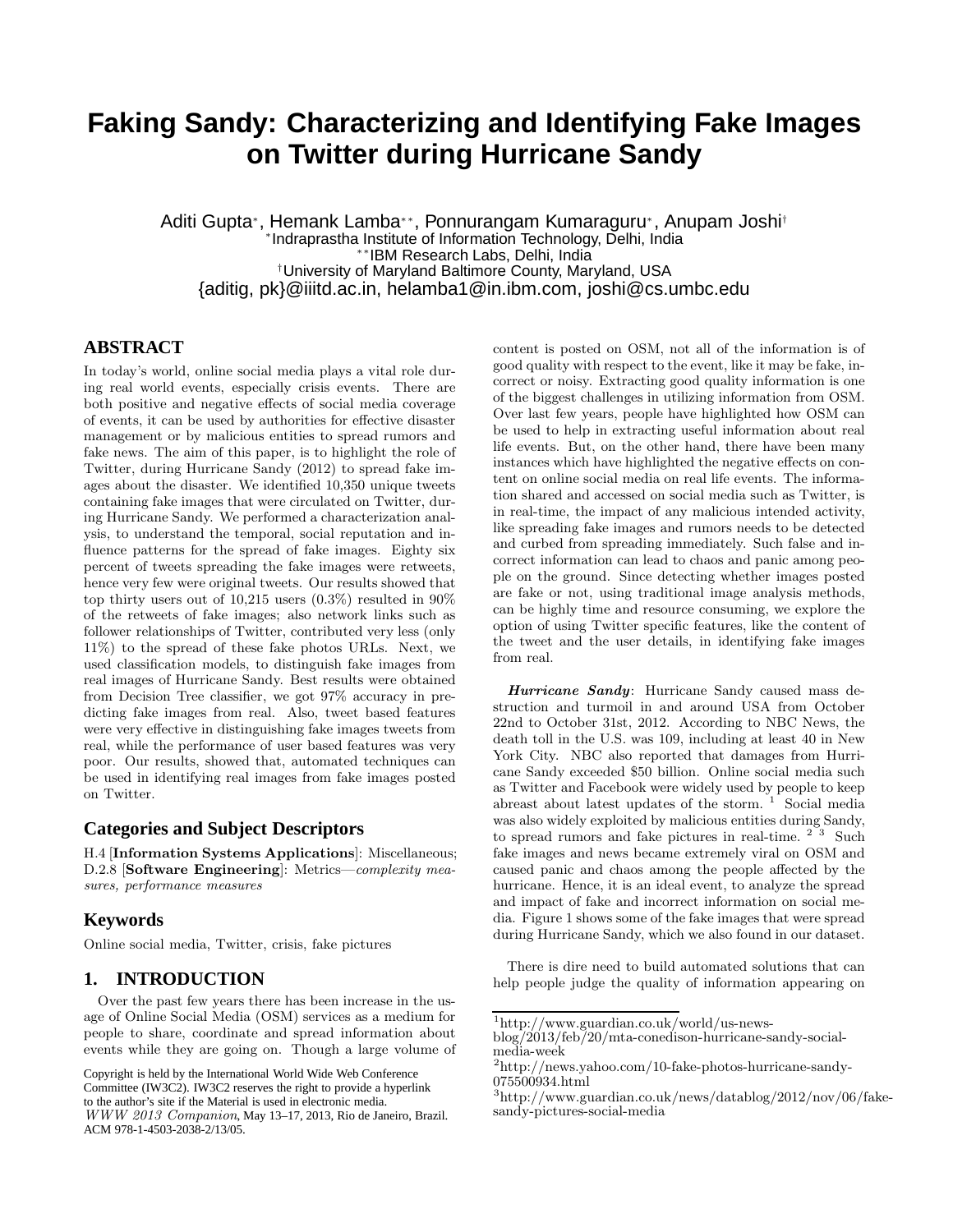

Figure 1: Some of the fake pictures of Hurricane Sandy that were shared on Twitter. (a) Picture of shark in New Jersey (b) Faked image of stormy New York skyline (c) Another picture of shark in the streets.

OSM in real-time. The aim of this work is to characterize and identify the propagation of fake pictures on OSM, Twitter. These fake images, created panic and chaos among the people. The affect of the spreading such false information can be multifold in case of crisis situations. Hence, we analyzed the propagation of fake images URLs during Hurricane Sandy. The power and impact of online social media in shaping real world events has been widely studied by researchers across the globe. To the best of our knowledge this is the first paper to study the diffusion and spread of fake pictures on OSM. The main contributions of this work are:

- We performed in-depth characterization of tweets sharing fake images on Twitter during Hurricane Sandy. We found that the tweets containing the fake images URLs were mostly retweets (86%), hence very few users posted original tweets with fake images. Also, we found that social network of a user on Twitter had little impact on making these fake images viral, there was just 11% overlap between the retweet and follower graphs of tweets containing fake images.
- We used classification algorithms to distinguish between tweets containing fake and real images. We primarily used two kinds of features: user level and tweet level features. Best accuracy of 97% was achieved using decision tree classifier, using tweet based features.

The rest of the paper is organized as follows: Section 2, describes the closely related work to this paper. Section 3 explains methodology that we used in collecting data, analyzing and classifying the tweets. Section 4 describes the

analysis performed. Section 5 summarizes the results from our analysis and highlights the implications of our results. The last section presents the limitations, and future work of the paper.

# **2. RELATED WORK**

## **2.1 Role of OSM during Real World Events**

Role of social media has been analyzed by computer scientists, psychologists and sociologists for impact in the realworld. The OSM has progressed from being merely a medium to share users' opinions; to an information sharing and dissemination agent; to propagation and coordination of relief and response efforts. Palen et al. presented a path breaking vision on how Internet resources (technology and crowd based) can be used for support and assistance during mass emergencies and disasters [20]. They viewed people collectively as an important resource that can play a critical role in crisis. In a followup work to the above research proposal, Palen et al. studied two real world events, to understand and characterize the wide scale interaction on social networking websites with respect to the events [21]. The two events considered by them were: Northern Illinois University (NIU) shootings of February 14, 2008 and Virginia Tech (VT) tragedy 10 months earlier. Sakaki et al. used tweets as social sensors to detect earthquake events. They developed a probabilistic spatio-temporal model for predicting the center and trajectory of an event using Kalman and particle filtering techniques. Based upon the above models, they created an earthquake reporting application for Japan, which detected the earthquake occurrences based on tweets and sent users alert emails [23]. Sakaki et al. in a different research work, analyzed tweet trend to extract the events that happen during a crisis from the Twitter log of user activity analyzed Japanese tweets on all earthquakes during 2010 - 2011 [24]. Some of the prominent results obtained by them via statistical analysis, like tweet frequencies of feature phones and smart-phones were dominant just after the earthquake, although those of PCs was dominant in lessdamaged areas. Cheong et al. performed social network analysis on Twitter data during Australian floods of 2011 to identify active players and their effectiveness in disseminating critical information [6].

Work has ben done to extract situational awareness information from the vast amount of data posted on OSM during real-world events. Vieweg et al. analyzed the Twitter logs for the Oklahoma Grassfires (April 2009) and the Red River Floods (March and April 2009) for presence of situational awareness content. An automated framework to enhance situational awareness during emergency situations was developed by Vieweg et al. They extracted geo-location and location-referencing information from users' tweets; which helped in increasing situation awareness during emergency events [26]. Verma et al. used natural language techniques to build an automated classifier to detect messages on Twitter that may contribute to situational awareness [25]. Another closely related work was done by Oh et al., where they analyzed Twitter stream during the 2008 Mumbai terrorist attacks [19]. Their analysis showed how information available on online social media during the attacks aided the terrorists in their decision making by increasing their social awareness. Corvey et al. analyzed one of the important aspects of applying computational techniques and algorithms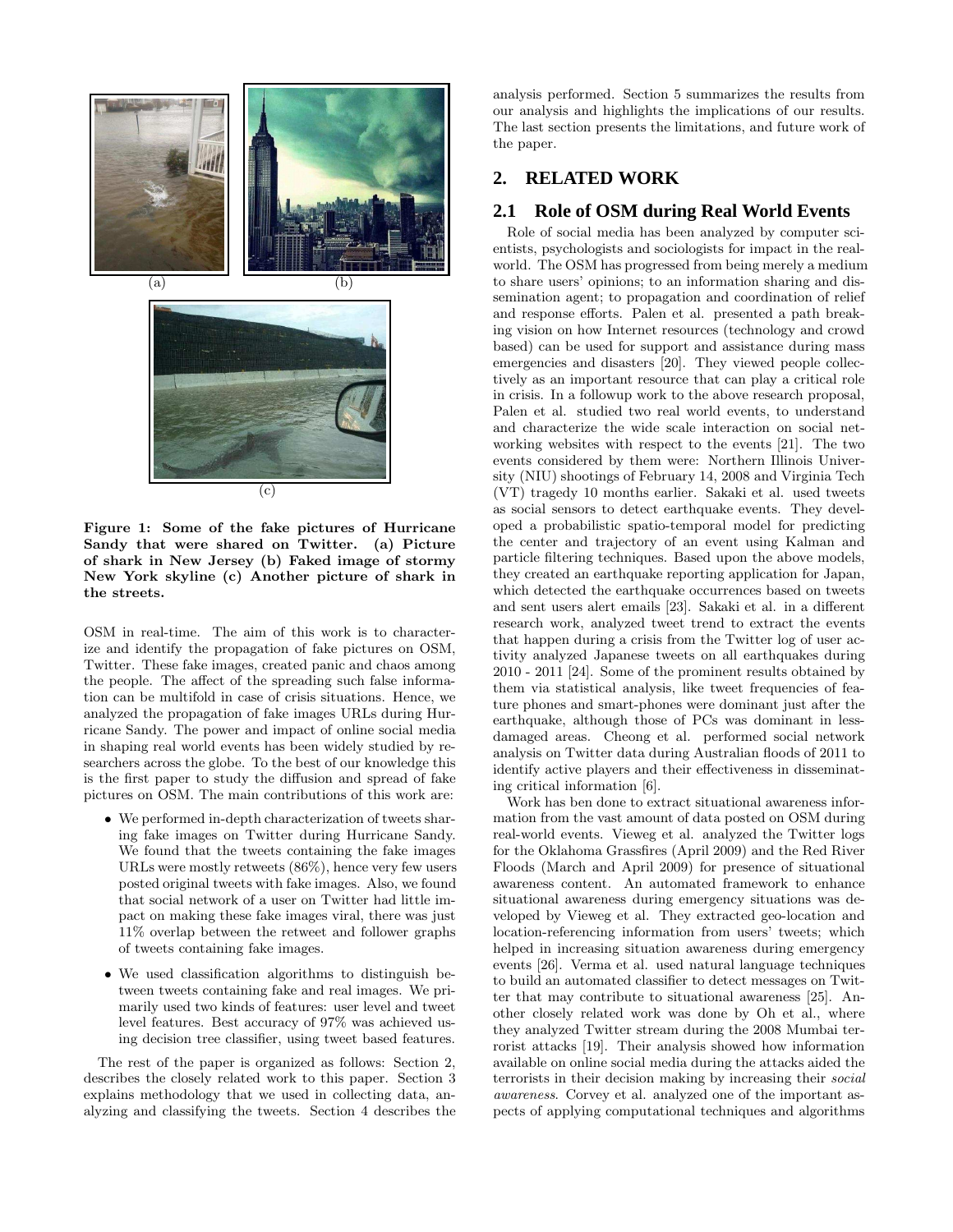to social media data to obtain useful information for social media content, i.e. linguistic and behavioral annotations [8]. One important conclusion obtained by them was that during emergency situations, users use a specific vocabulary to convey tactical information on Twitter, as indicated by the accuracy achieved using bag-of-words model for situational awareness tweets classification. Mendoza et al. used the data from 2010 earthquake in Chile to explore the behavior of Twitter users for emergency response activity [15]. Their results showed that propagation of tweets related to rumors versus true news differed and could be used to develop automated classification solutions to identify correct information. Longueville et al. analyzed Twitter feeds during forest Marseille fire event in France. They showed information from location based social networks can be used to acquire spatial temporal data that can be analyzed to provide useful localized information about the event [9]. A team at National ICT Australia Ltd. (NICTA) has been working on developing a focused search engine for Twitter and Facebook that can be used in humanitarian crisis situation. <sup>4</sup> Hughes et al. in their work compared the properties of tweets and users during an emergency to normal situations [1]. They performed empirical and statistical analysis on their data collected during disaster events and showed an increase in the use of URLs in tweets and a decrease in @-mentions during emergency situations.

## **2.2 Assessing Quality of Information on OSM**

Presence of spam, compromised accounts, malware, and phishing attacks are major concerns with respect to the quality of information on Twitter. Techniques to filter out spam / phishing on Twitter have been studied and various effective solutions have been proposed. Chhabra et al. highlighted the role of URL shortener services like  $bit.ly$ <sup>5</sup> in spreading phishing; their results showed that URL shorteners are used for not only saving space but also hiding the identity of the phishing links [7]. In a followup study Aggarwal et al. further analyzed and identified features that indicate to phishing tweets [2]. Using them, they detected phishing tweets with an accuracy of 92.52%. One of the major contributions of their work, was the Chrome Extension they developed and deployed for real-time phishing detection on Twitter. Grier et al. characterized spam spread on Twitter via URLs. They found that 8% of 25 million URLs posted on Twitter point to phishing, malware, and scams listed on popular blacklists [12]. Ghosh et al. characterized social farming on Twitter, and also proposed a methodology to combat link farming [11]. Yang et al. analyzed community or ecosystem of cyber criminals and their supporters on Twitter [28]. Yardi et al. applied machine learning techniques to identify spammers [29]. They used features (1) searches for URLs; (2) username pattern matches; and, (3) keyword detection; and obtained 91% accuracy. Benevenuto et al. classified real YouTube users, as spammers, promoters, and legitimates [3]. They used techniques such as supervised machine learning algorithms to detect promoters and spammers; they achieved higher accuracy for detecting promotors; the algorithms were less effective for detecting spammers. Nazir et al. provided insightful characterization of phantom profiles for gaming applications on Facebook [17]. They proposed a classification framework using SVM classifier for detecting phantom profiles of users from real profiles based on certain social network related features.

Now, we discuss some of the research work done to assess, characterize, analyze and compute trust and credibility of content on online social media. Truthy <sup>6</sup>, was developed by Ratkiewicz et al. to study information diffusion on Twitter and compute a trustworthiness score for a public stream of micro-blogging updates related to an event to detect political smears, astroturfing, misinformation, and other forms of social pollution [22]. It works on real-time Twitter data with three months of data history. Castillo et al. showed that automated classification techniques can be used to detect news topics from conversational topics and assessed their credibility based on various Twitter features [5]. They achieved a precision and recall of 70-80% using J48 decision tree classification algorithms. They evaluated their results with respect to data annotated by humans as ground truth. Canini et al. analyzed usage of automated ranking strategies to measure credibility of sources of information on Twitter for any given topic [4]. The authors define a credible information source as one which has trust and domain expertise associated with it. Gupta et al. in their work on analyzing tweets posted during the terrorist bomb blasts in Mumbai (India, 2011), showed that majority of sources of information are unknown and with low Twitter reputation (less number of followers) [14]. This highlights the difficulty in measuring credibility of information and the need to develop automated mechanisms to assess credibility of information on Twitter. The authors in a follow up study applied machine learning algorithms (SVM Rank) and information retrieval techniques (relevance feedback) to assess credibility of content on Twitter [13]. They analyzed fourteen high impact events of 2011; their results showed that on average 30% of total tweets posted about an event contained situational information about the event while 14% was spam. Only 17% of the total tweets posted about the event contained situational awareness information that was credible. Another, very similar work to the above was done by Xia et al. on tweets generated during the England riots of 2011 [27]. They used a supervised method of Bayesian Network is used to predict the credibility of tweets in emergency situations. Donovan et al focussed their work on finding indicators of credibility during different situations (8 separate event tweets) were considered. Their results showed that the best indicators of credibility were URLs, mentions, retweets and tweet length [18]. A different methodology, than the above papers was followed by Morris et al., who conducted a survey to understand users perceptions regarding credibility of content on Twitter [16]. They asked about 200 participants to mark what they consider are indicators of credibility of content and users on Twitter. They found that the prominent features based on which users judge credibility are features visible at a glance, for example, username and picture of a user. Another approach to detect users with high value users of credibility and trustworthiness was taken by Ghosh et al., they identified the topic based experts on Twitter [10]. Their techniques rely on the wisdom of the Twitter crowds - i.e. they used the Twitter Lists feature to identify experts in various topics.

<sup>4</sup> http://leifhanlen.wordpress.com/2011/07/22/crisismanagement-using-twitter-and-facebook-for-the-greatergood/

<sup>5</sup> https://bitly.com/

<sup>6</sup> http://truthy.indiana.edu/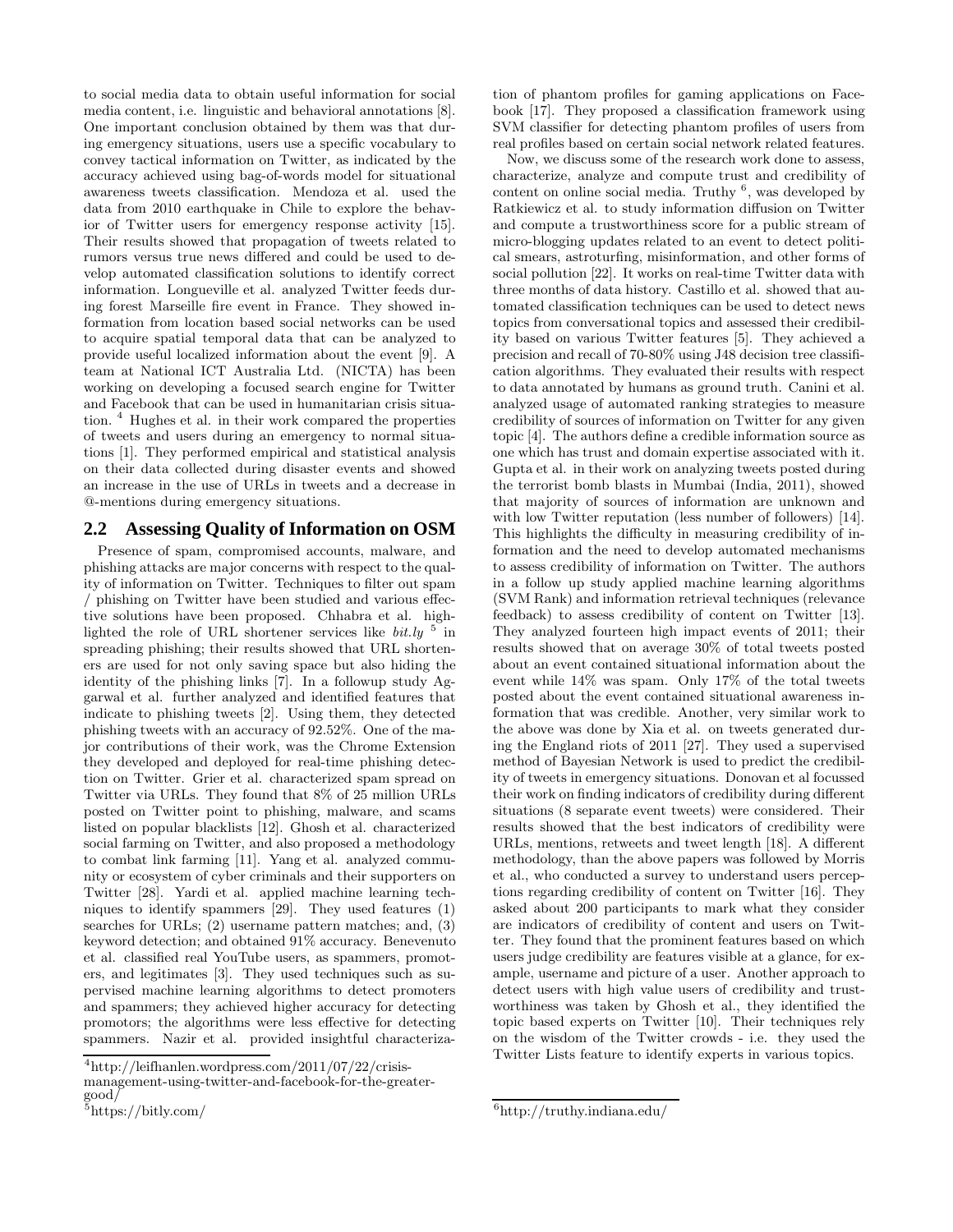## **3. METHODOLOGY**

In this section, we discuss our research methodology in detail. First we describe the methodology of collecting data from Twitter, followed by the various analytical techniques applied in this paper.

## **3.1 Data**

For data collection from Twitter we have a 24 ∗ 7 setup, which has been functional for about last 20 months. We collected data from Twitter using the *Streaming API*.<sup>7</sup> This API enables researchers to extract tweets in real-time, based on certain query parameters like words in the tweet, time of posting of tweet, etc. We queried the Twitter Trends API after every hour for the current trending topics,  $^8$  and collect tweets corresponding to these topics as query search words for the Streaming API.

Hurricane Sandy's impact lasted from Oct. 20th to Nov. 1st, 2012, hence from all the tweets collected during this period, we filtered out tweets containing the words 'sandy' and 'hurricane'. We filtered out about 1.8 million tweets by 1.2 million unique users on Hurricane Sandy from Oct. 20th to Nov. 1st, 2012. Table 1 gives the descriptive statistics of the tweets and users data collected to the event, and Figure 2 shows the spatial distribution of these tweets (about 19K tweets had geo-location embedded in them).

Table 1: Descriptive statistics of the Twitter dataset for Hurricane Sandy.

| Total tweets               | 1,782,526 |
|----------------------------|-----------|
| Total unique users         | 1,174,266 |
| Tweets with URLs   622,860 |           |

Using certain online resources (articles, tweets and blogs) we were able to identify certain URLs that belonged to fake pictures of Hurricane Sandy. One of the prominent data sources used by us was the list of fake and real images made public by the Guardian news media company. <sup>9</sup> The list provided by Gaurdian, classified the top image URLs shared during the hurricane as fake or real image URLs, which we used to form our dataset. There were many other articles and blogs that covered the real and fake images that were<br>spread on Twitter.  $^{10}$   $^{11}$   $^{12}$  Table 2 describes the statistics for data related to tweets containing fake and real image URLs. We identified eight unique fake images of Sandy that were spread on Twitter in our dataset, we collected about 10K tweets for these URLs.

#### **3.2 Characterization Analysis**

We performed characterization of the tweets containing fake images URLs and their propagation, to understand how they became viral. First we performed temporal analysis on the fake images tweets. We analyzed how many such tweets

7 https://dev.twitter.com/docs/streaming-api.

8 https://dev.twitter.com/docs/api/1/get/trends



Figure 2: Spatial distribution of total tweets on Hurricane Sandy. Here we have plotted about 19K tweets, which had embedded geo-location data in them.

Table 2: Descriptive statistics of the tweets with fake and real images URLs.

| Tweets with fake images | 10.350 |
|-------------------------|--------|
| Users with fake images  | 10.215 |
| Tweets with real images | 5.767  |
| Users with real images  | 5,678  |

were shared per hour on Twitter. Also, we analyzed the sudden peaks (from x1 hour to  $x1+1$ ) in the graph more closely. We constructed the retweet graph for the sudden peak in the temporal analysis, to find out what changes in the network topology lead to the viral spread of these images. We obtained certain useful insights, about the nature and spread of fake image URLs on Twitter, which are summarized in the next section

Next, we analyzed what role the social network graph of a user on Twitter plays in propagation of fake URLs. The explicit social network of a user on Twitter, is that of his follower graph. We wanted to analyze what percentage of information diffusion takes place via this follower network graph of a user. The details of the algorithm used to compute are summarized in Algorithm 1.

#### Algorithm 1 Compute Overlap

- 1: Create Graph Retweets()
- 2: Create Graph Followers()
- 3: for each edge in the retweet network do
- 4:  $num\_retweet\_edges + +$
- 5: Insert edge into hashmap,  $H[1..n]$
- 6: end for
- 7: for each edge in the follower network do
- 8: Insert each edge in hashmap,  $H[1..n]$
- 9: if collision then
- 10: intersections++
- 11: end if
- 12: end for
- 13:  $\% overlap = (intersections/num_re~~t~~rivect_edges) * 100$

In the function, *Create\_Graph\_Followers*, we crawled the follower network of all the unique users that had tweeted the fake images, using the REST API of Twitter. The network created had 10,779,122 edges and 10,215 nodes. In Create\_Graph\_Retweets, we created a retweet network, where an

<sup>9</sup> http://www.guardian.co.uk/news/datablog/2012/nov/06/fakesandy-pictures-social-media

<sup>10</sup>http://now.msn.com/hurricane-sandy-fake-photos

 $11$ http://mashable.com/2012/10/29/fake-hurricane-sandy-

photos/ <sup>12</sup>http://theweek.com/article/index/235578/10-fake-photosof-hurricane-sandy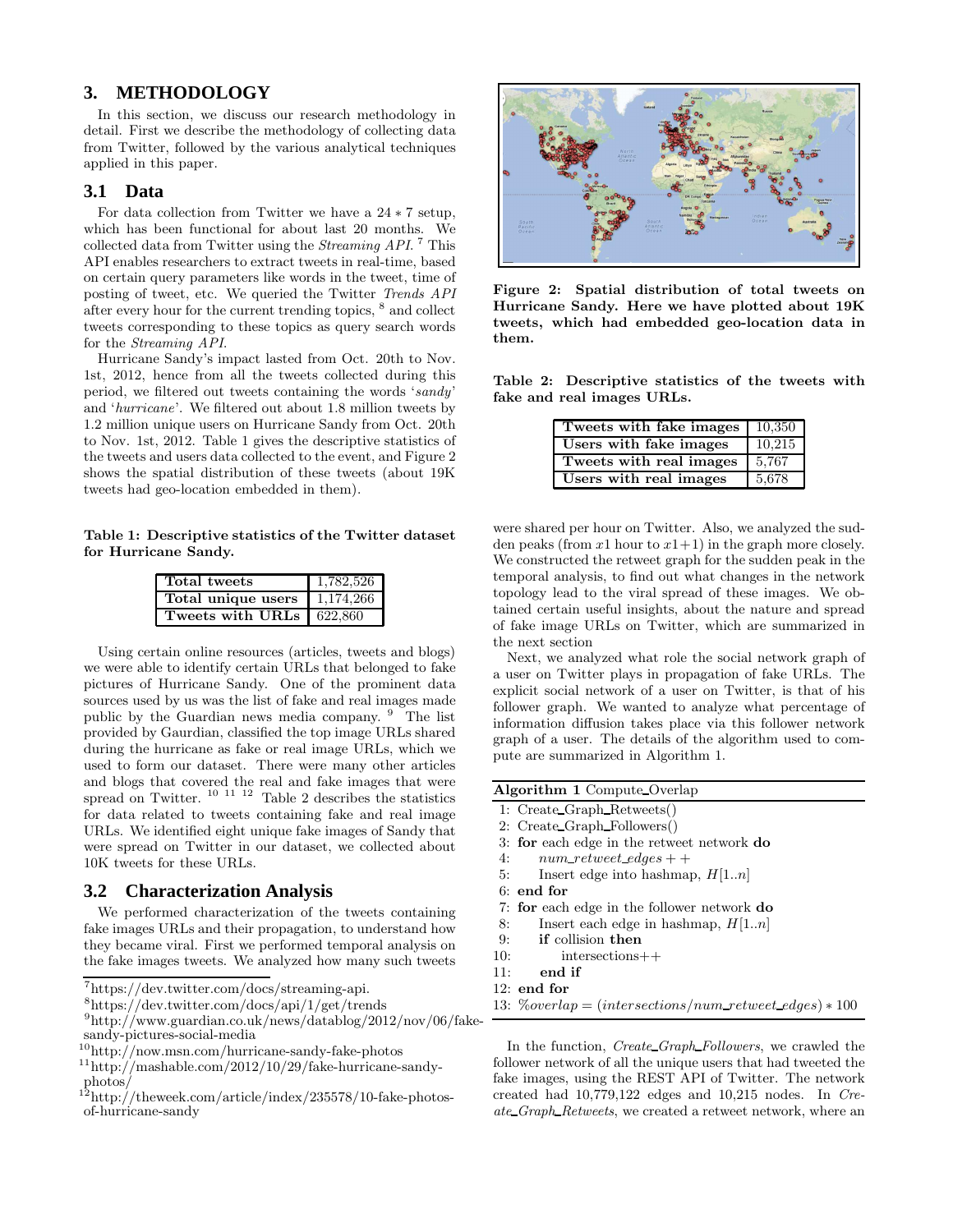edge between two nodes exists if one user had retweeted the other's tweet. A hashmap,  $H[1..n]$ , is created to compute the overlap between the follower and retweets graphs.

## **3.3 Classification Analysis**

We analyzed the effectiveness of machine learning algorithms in detecting tweets containing fake image URLs versus tweets containing real images of Sandy. We performed two-class classification using Naive Bayes and J48 Decision Tree classifiers. We had a dataset of 10,350 tweets containing fake image URLs and 5,767 tweets containing real images URLs. To avoid any bias, due to unequal size of any of the classes, we randomly selected 5,767 tweets from the fake images tweets, and then applied classification.

We used two kinds of features, for the classification algorithm. Table 3 summarizes the features computed by us for each tweet and the user of the tweet.

- Source or user level features [F1]: The attributes of the user who posted the tweet. We consider properties such as number of friends, followers and status messages of the user as part of this set.
- Content or tweet level features [F2]: The 140 characters posted by users contain data (e.g. words, URLs, hashtags) and meta-data (e.g. is tweet a reply or a retweet) related to it.

| User Features [F1]                 |
|------------------------------------|
| Number of Friends                  |
| Number of Followers                |
| Follower-Friend Ratio              |
| Number of times listed             |
| User has a URL                     |
| User is a verified user            |
| Age of user account                |
| Tweet Features [F2]                |
| Length of Tweet                    |
| Number of Words                    |
| Contains Question Mark?            |
| Contains Exclamation Mark?         |
| Number of Question Marks           |
| Number of Exclamation Marks        |
| Contains Happy Emoticon            |
| Contains Sad Emoticon              |
| Contains First Order Pronoun       |
| Contains Second Order Pronoun      |
| Contains Third Order Pronoun       |
| Number of uppercase characters     |
| Number of negative sentiment words |
| Number of positive sentiment words |
| Number of mentions                 |
| Number of hashtags                 |
| Number of URLs                     |
| Retweet count                      |

Table 3: User and tweet based features used for classification of fake and real images of Sandy.

## **4. RESULTS**

In this section, we summarize the results obtained for the characterization and classification analysis performed.

#### **4.1 Characterization Results**

We found that out of the 10,350 tweets identified by us, containing fake images URLs, about 86% were retweets. That is, only about 14% people posted original tweeted that contained such URLs. From the temporal analysis, we plotted the per hour tweeting activity of the fake images URLs. From Figure 3 we see that the fake URLs spread spikes at, 12 hours after the introduction of the URLs in the Twitter network. We now analyze the spread of these picture URLs one hour before and after the spike. We construct the reply and retweet graph for the tweets sharing these fake picture URLs on October 29th, at 21 hours and 22 hours, as shown in Figure 5. We see that there are only a few users with very high degree, that is, only a few users results in majority of the retweets. We confirmed this statistically, Figure 4 (CDF) shows that top 30 users (0.3% of the users) resulted in 90% of retweets of the fake images. Combining results from both the graphs, we conclude that though the fake URLs were present in the Twitter network for almost 12 hours before they became viral, also the sudden spike in their propagation via retweets happened only because of a few users.



Figure 3: Details of data collected for the fake images URL sharing. Temporal distribution of tweets, hour wise, starting from the first hour that a fake image tweet was posted.

Next, we determine the role of Twitter network graph on the retweets propagation of the fake image tweets. We ran the Compute overlap algorithm discussed above. We found the number of overlapping edges as 1,215, which leads to a percentage overlap of 11% between the retweet and follower graphs. Table 4 summarizes the results of the Compute\_overlap algorithm. This indicates that there was a very limited retweet activity which originated because of the people in a user's follower graph. Hence, in cases of crisis, people often retweet and propagate tweets that they find in Twitter search or trending topics, irrespective of whether they follow the user or not.

## **4.2 Classification Results**

In the above section, we characterized the properties and behavior associated with spread of false information, in form of fake images, on Twitter. The next important step is to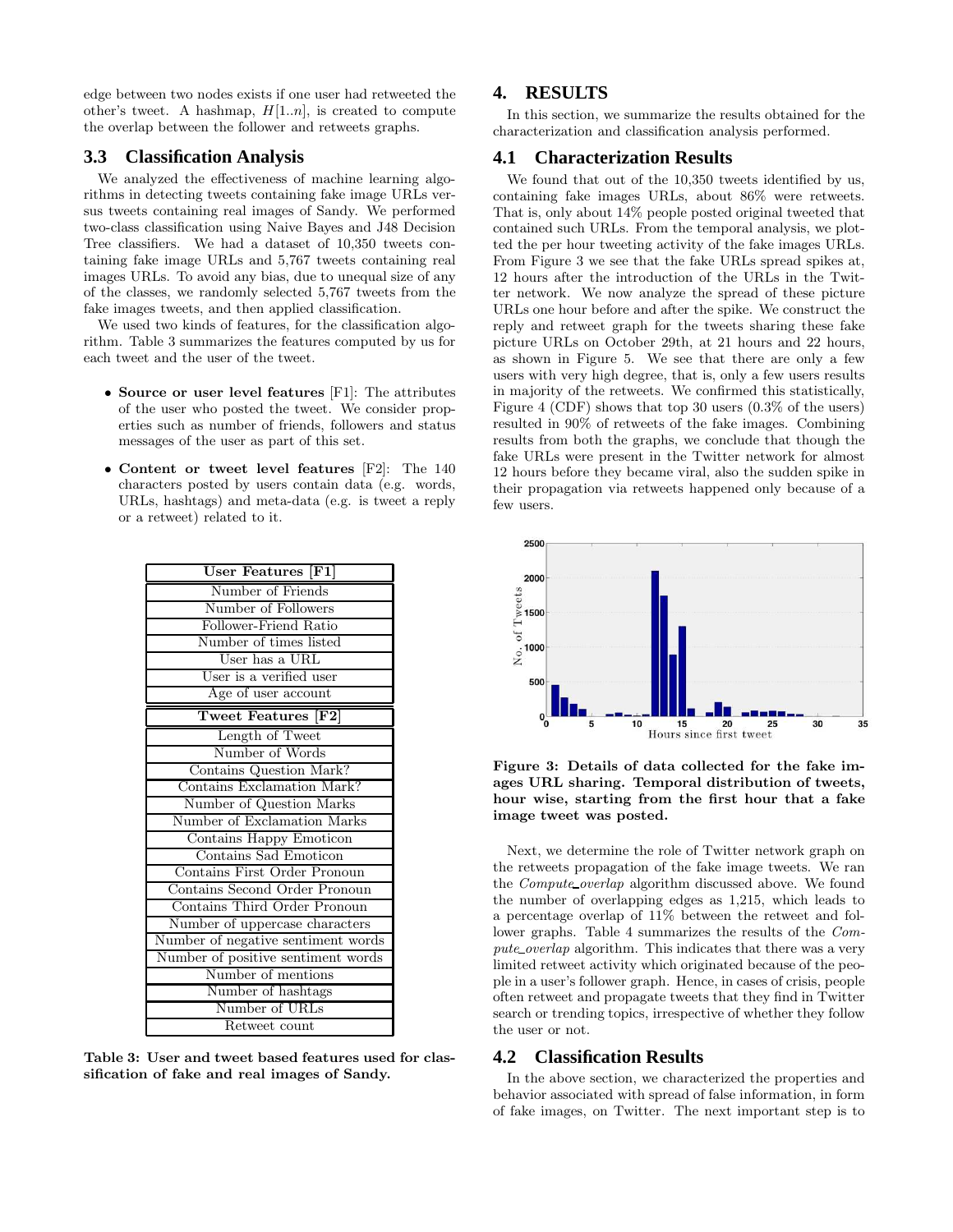

Figure 4: CDF of retweets of the fake image tweets by the users. It shows that top 30 users (0.3% of the users) resulted in 90% of retweets of the fake images

| Total edges in the retweet network                        | 10,508 |
|-----------------------------------------------------------|--------|
| Total edges in the follower-followee $\boxed{10,799,122}$ |        |
| network                                                   |        |
| Total edges that exist in both $1,215$                    |        |
| retweet network and the follower-                         |        |
| followee network                                          |        |
| Lage overlap                                              | $11\%$ |

Table 4: Results of the Algorithm Compute overlap. We found only 11% overlap between the follower and retweet graphs for the tweets containing fake images.

explore features and algorithms that can effectively help us is identifying the fake content in real-time. We performed 10-fold cross validation while applying classification models. We applied two standard algorithms used for classification: Naive Bayes and Decision Tree (J48). As described before, we took 5,767 tweets for both fake and real image containing tweets. For each data point, we created user and tweet level feature vectors. Table 5 summarizes the results from the classification experiment. We achieve a good accuracy of above 90% for both classifiers, though Decision Tree out performs the Naives Bayes classifier. We can also see that, user based features, provide very poor accuracy in distinguishing fake image URLs, while tweet based features perfumed very well. We would also like to mention that high accuracy results obtained by us, may be attributed to the similar nature of many tweets (since a lot of tweets are retweets of other tweets in our dataset). We can conclude that, content and property analysis of tweets can help us in identifying real

image URLs being shared on Twitter with a high accuracy.

|                                                           | F2 | $F1+F2$ |
|-----------------------------------------------------------|----|---------|
| <b>Naive Bayes</b>   56.32%   91.97%   91.52%             |    |         |
| <b>Decision Tree</b>   53.24\%   <b>97.65\%</b>   96.65\% |    |         |

Table 5: Classification results for tweets containing fake image and real images. Our results showed that, tweet based features are more effective in distinguishing the two classes.

## **5. DISCUSSION**

Online social media has the capability of playing the role of, either a life saver or that of a daemon during the times of crisis. In this research work, we highlighted one of the malicious intended usage of Twitter during a real-world event. We analyzed the activity on the online social networking website Twitter, during Hurricane Sandy (2012) that spread fake images. We identified 10,350 unique tweets containing fake images that were circulated on Twitter, during Hurricane Sandy. We performed a characterization analysis, to understand the temporal, social reputation and influence patterns of the spread of these fake images. We found that 86% tweets spreading the fake images were retweets, hence very few were original tweets by users. Also, our results showed that top 30 users (0.3% of the users) resulted in 90% of retweets of the fake image. Hence, we can concluded that only a handful of users contributed to majority of the damage, via the retweeting activity on the Twitter. We analyzed the role of Twitter social graph in propagating the fake images. We crawled the network links, that is, the follower relationships of the users and applied our algorithm to compute the overlap. We found only a 11% overlap between the retweet and follower graphs for the users who tweeted fake images of Sandy. This result highlights the fact that, at the time of crisis, users retweet information from other users irrespective of the fact whether they follow them or not. Next, we used classification models, to identify fake images from real images of Hurricane Sandy. Best results were obtained from Decision Tree classifier, we got 97% accuracy in predicting fake images from real. Tweet based features are very effective in distinguishing fake images tweets from real, while the performance of user based features was very poor. Our research work provided insights into the behavioral pattern of the spread of fake image tweets. Also our results provided a proof of concept that, automated techniques can be used in identifying real images from fake images posted on Twitter.

## **6. FUTURE WORK**

The work done by us, provides a proof of concept that automated techniques can be used to identify malicious or fake content spread on Twitter during real world events. We would like to conduct a larger study with more events for identification of fake images and news propogation. Also, we would like to expand our study, to detecting rumors and other malicious content spread during real world events apart from images. As a next step, we would like to develop a browser plug-in that can detect fake images being shared on Twitter in real-time.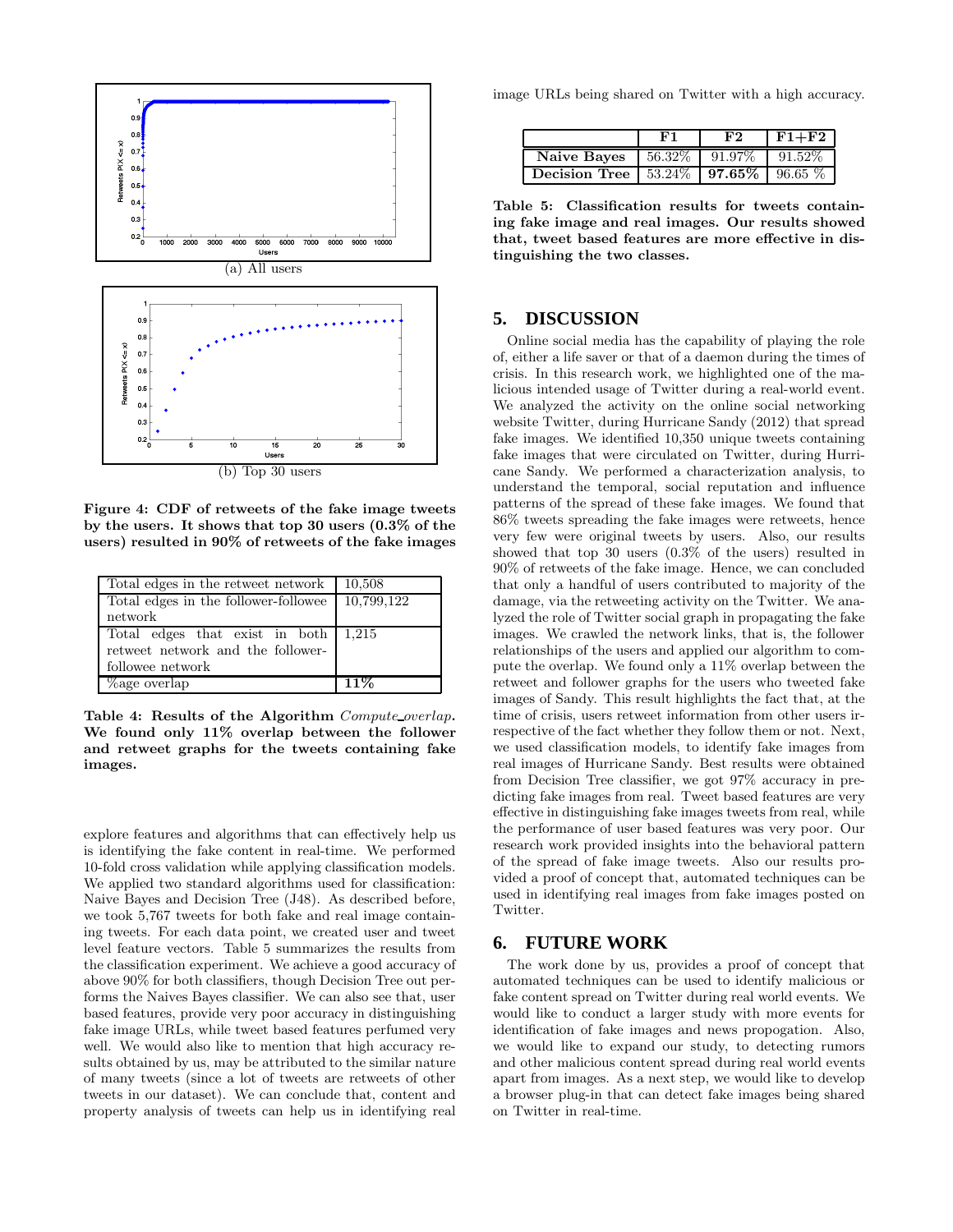

Figure 5: Spread of fake pictures URLs (retweet and reply graph), the number on the node is user profile ID on Twitter. The figure shows that the fake images became viral very fast, within an hour there was a tremendous growth in the number of people tweeting them. (a) Oct. 29, 2100 hours (b) Oct. 29, 2200 hours.

# **7. ACKNOWLEDGMENTS**

We would like to thank Government of India for funding this project. We would like to express our sincerest thanks to all members of PreCog research group at IIIT, <sup>13</sup> Delhi, for their continued support and feedback on the project.

# **8. REFERENCES**

- [1] Leysia Palen Amanda L. Hughes. Twitter Adoption and Use in Mass Convergence and Emergency Events. ISCRAM Conference, 2009.
- [2] Ponnurangam Kumaraguru Anupama Aggarwal, Ashwin Rajadesingan. Phishari: Automatic realtime phishing detection on twitter. 7th IEEE APWG eCrime Researchers Summit (eCRS), 2012.
- [3] Fabrício Benevenuto, Tiago Rodrigues, Virgílio Almeida, Jussara Almeida, and Marcos Gonçalves. Detecting spammers and content promoters in online video social networks. In Proceedings of the 32nd international ACM SIGIR conference on Research and development in information retrieval, SIGIR '09, pages 620–627, New York, NY, USA, 2009. ACM.
- [4] Kevin R. Canini, Bongwon Suh, and Peter L. Pirolli. Finding credible information sources in social networks based on content and social structure. In SocialCom, 2011.
- [5] Carlos Castillo, Marcelo Mendoza, and Barbara Poblete. Information credibility on twitter. In Proceedings of the 20th international conference on

World wide web, WWW '11, pages 675–684, New York, NY, USA, 2011. ACM.

- [6] France Cheong and Christopher Cheong. Social media data mining: A social network analysis of tweets during the 2010-2011 australian floods. In PACIS, 2011.
- [7] Sidharth Chhabra, Anupama Aggarwal, Fabricio Benevenuto, and Ponnurangam Kumaraguru. Phi.sh/\$ocial: the phishing landscape through short urls. In Proceedings of the 8th Annual Collaboration, Electronic messaging, Anti-Abuse and Spam Conference, CEAS '11, pages 92–101, New York, NY, USA, 2011. ACM.
- [8] William J. Corvey, Sudha Verma, Sarah Vieweg, Martha Palmer, and James H. Martin. Foundations of a multilayer annotation framework for twitter communications during crisis events. In Proceedings of the Eight International Conference on Language Resources and Evaluation (LREC'12), Istanbul, Turkey, may 2012. European Language Resources Association (ELRA).
- [9] Bertrand De Longueville, Robin S. Smith, and Gianluca Luraschi. "omg, from here, i can see the flames!": a use case of mining location based social networks to acquire spatio-temporal data on forest fires. In Proceedings of the 2009 International Workshop on Location Based Social Networks, LBSN '09, pages 73–80, New York, NY, USA, 2009. ACM.
- [10] Saptarshi Ghosh, Naveen Sharma, Fabricio Benevenuto, Niloy Ganguly, and Krishna Gummadi.

<sup>13</sup>precog.iiitd.edu.in